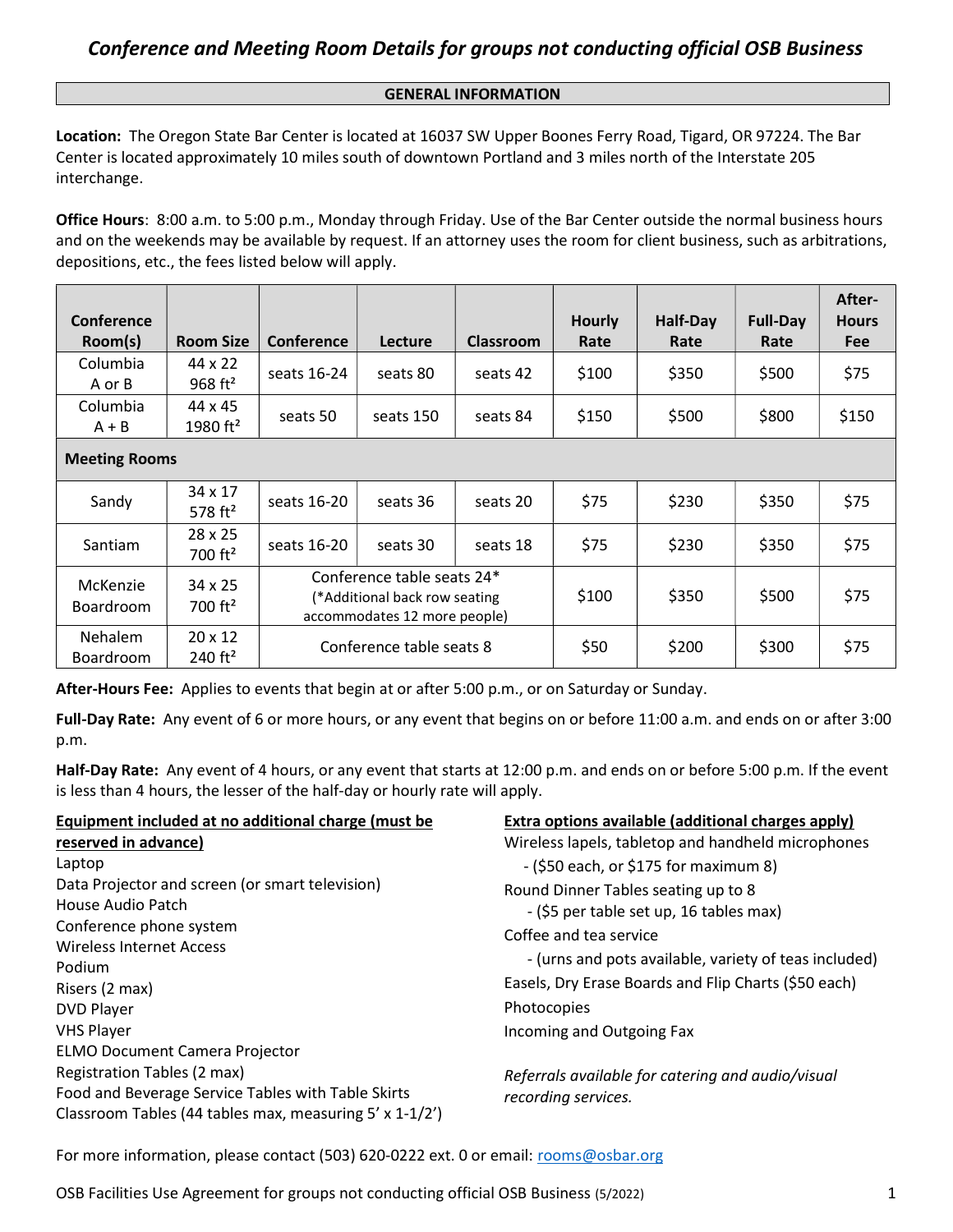#### OSB Facilities Use Agreement for groups not conducting official OSB Business

| <b>Group Contact Information</b>                                                          | Date(s), Time(s) and Setup                                                                                                                                                                                                                                           |  |  |
|-------------------------------------------------------------------------------------------|----------------------------------------------------------------------------------------------------------------------------------------------------------------------------------------------------------------------------------------------------------------------|--|--|
| Name of Group (for building display signs):                                               | Title of meeting (for building display signs):                                                                                                                                                                                                                       |  |  |
|                                                                                           |                                                                                                                                                                                                                                                                      |  |  |
|                                                                                           |                                                                                                                                                                                                                                                                      |  |  |
| <b>Reservation Contact Information:</b>                                                   | Meeting dates:                                                                                                                                                                                                                                                       |  |  |
| Name:                                                                                     |                                                                                                                                                                                                                                                                      |  |  |
|                                                                                           |                                                                                                                                                                                                                                                                      |  |  |
| Address:                                                                                  |                                                                                                                                                                                                                                                                      |  |  |
|                                                                                           | $\Box$ AM $\Box$ PM<br>Start time:                                                                                                                                                                                                                                   |  |  |
| Phone:                                                                                    | (Room is available with setup completed 30 minutes prior to start time)                                                                                                                                                                                              |  |  |
| Email:                                                                                    | $\Box$ AM $\Box$ PM<br>End time:<br>(Room must be vacated 30 minutes after the end time)                                                                                                                                                                             |  |  |
| Day-of-Event Contact Name and Cell Phone:                                                 |                                                                                                                                                                                                                                                                      |  |  |
|                                                                                           | Expected attendance count:                                                                                                                                                                                                                                           |  |  |
|                                                                                           |                                                                                                                                                                                                                                                                      |  |  |
| Caterer name and phone (if applicable):                                                   | <b>Special Requests:</b>                                                                                                                                                                                                                                             |  |  |
| At your direction, the Bar will make a reasonable effort to deliver                       |                                                                                                                                                                                                                                                                      |  |  |
| any leftover food from your event to the Good Neighbor Family                             |                                                                                                                                                                                                                                                                      |  |  |
| Shelter in Tigard. Please indicate: $\Box$ Yes $\Box$ No $\Box$ Determine Later           |                                                                                                                                                                                                                                                                      |  |  |
| <b>Meeting Room(s)</b>                                                                    | Room Configuration (see map for picture of room configuration)                                                                                                                                                                                                       |  |  |
| $\Box$ Columbia A                                                                         | $\Box$ Conference<br>$\Box$ Other (describe):                                                                                                                                                                                                                        |  |  |
| $\Box$ Columbia B                                                                         | $\Box$ Classroom                                                                                                                                                                                                                                                     |  |  |
| $\Box$ Columbia A+B                                                                       | $\Box$ Lecture                                                                                                                                                                                                                                                       |  |  |
| $\Box$ Sandy                                                                              | $\Box$ Court                                                                                                                                                                                                                                                         |  |  |
| $\square$ Santiam                                                                         | $\Box$ Trial                                                                                                                                                                                                                                                         |  |  |
| McKenzie Boardroom                                                                        | $\Box$ U-Shape                                                                                                                                                                                                                                                       |  |  |
| $\Box$ Nehalem Boardroom                                                                  | Rounds (max 16 tables, 8 people each; \$5 extra set up per table)                                                                                                                                                                                                    |  |  |
| Additional Information for Audio/Visual (A/V) Equipment                                   |                                                                                                                                                                                                                                                                      |  |  |
|                                                                                           | If you are using audio/visual equipment, please plan to arrive at least 30 minutes prior to the event start time, with a copy of<br>your presentation materials on a flash drive. A/V Services are included in the base rental fee, but must be reserved in advance. |  |  |
|                                                                                           | Beverage Service: (beverage refills available upon request)                                                                                                                                                                                                          |  |  |
| $\Box$ Conference phone and phone line<br>(you must secure your own conferencing service) |                                                                                                                                                                                                                                                                      |  |  |
|                                                                                           | Regular Coffee                                                                                                                                                                                                                                                       |  |  |
| $\Box$ Flipchart or $\Box$ Whiteboard                                                     | # Pots (serves 10 at \$10 each)                                                                                                                                                                                                                                      |  |  |
| $\Box$ Projector and screen                                                               | # Urns (serves 45 at \$40 each)                                                                                                                                                                                                                                      |  |  |
| $\Box$ Laptop                                                                             | Decaf Coffee                                                                                                                                                                                                                                                         |  |  |
| $\Box$ Check here if you plan to bring your own laptop                                    | # Pots (serves 10 at \$10 each)                                                                                                                                                                                                                                      |  |  |
| $\Box$ Microphones (8 max available for Columbia A+B rooms)                               | # Urns (serves 45 at \$40 each)                                                                                                                                                                                                                                      |  |  |
| $\Box$ Lapel #_________ (4 available, \$50 each or \$175 for 8)                           | Hot water for tea                                                                                                                                                                                                                                                    |  |  |
| $\Box$ Handheld # _______ (4 available, \$50 each or \$175 for 8)                         | # _____ Pots (serves 10 at \$6 each) variety of teas included                                                                                                                                                                                                        |  |  |
| $\Box$ Tabletop # _____ (of the 4 available handheld)                                     |                                                                                                                                                                                                                                                                      |  |  |
| $\Box$ Podium (optional, attached to podium)                                              | Ice water                                                                                                                                                                                                                                                            |  |  |
| $\Box$ Head table # _____<br>$(2 \text{ max})$                                            | # Carafe (serves 10 at \$0 each)                                                                                                                                                                                                                                     |  |  |
| Riser # $\frac{1}{\sqrt{2}}$<br>(2 max)                                                   | # ______ Dispenser (serves 50 at \$0 each)                                                                                                                                                                                                                           |  |  |
| $\Box$ Chairs for Presenters # _____ (4 max with risers, 6 without)                       |                                                                                                                                                                                                                                                                      |  |  |
| $\Box$ Registration tables # _______ (2 max in lobby)                                     | <b>Additional Services:</b>                                                                                                                                                                                                                                          |  |  |
| $\Box$ Large table for food<br>$\Box$ Small table for food                                | Photocopies at \$0.15 per page                                                                                                                                                                                                                                       |  |  |
|                                                                                           | Incoming/Outgoing fax at \$2.00 per page                                                                                                                                                                                                                             |  |  |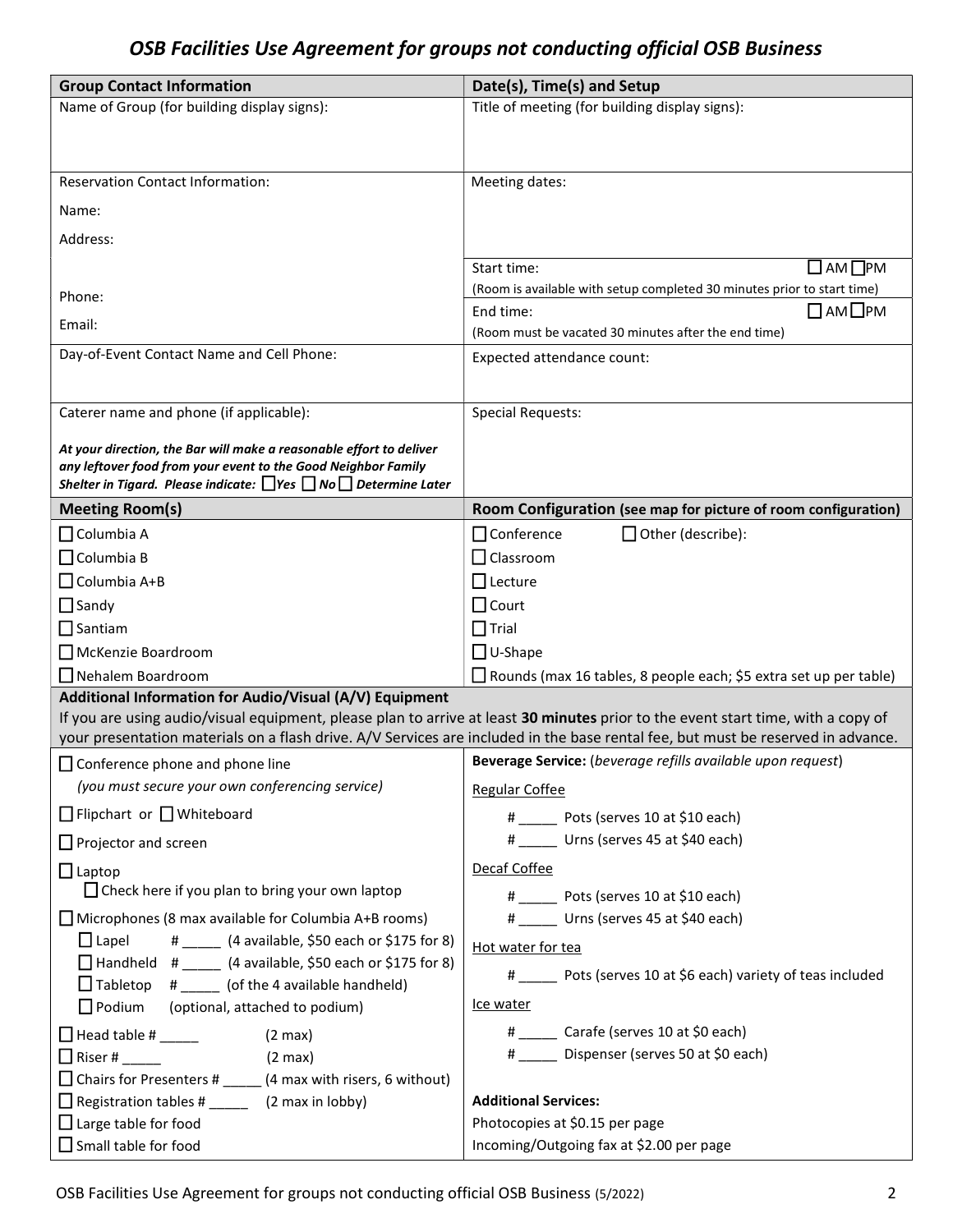## Facilities Use Agreement for groups not conducting official OSB Business

| Name of Group/Firm:                       | Meeting Room(s): Neeting Room(s): |                  |  |
|-------------------------------------------|-----------------------------------|------------------|--|
| Meeting Date(s): $\overline{\phantom{a}}$ | Start time(s):                    | End time $(s)$ : |  |
| Purpose of Meeting:                       | Expected Attendance:              |                  |  |

Bar and Group agree that the following terms and conditions shall apply to the Group's use of Bar's facilities and equipment:

Term/Renewal: Bar agrees to reserve the Meeting Room(s) (or a reasonable alternative) for the Date(s) and Time(s) listed above. Bar reserves rooms on a space available basis.

Payment: Group agrees to pay for room, equipment rental, coffee/tea service, and for any other services or supplies provided in accordance with the current fee schedule, which is available at www.osbar.org/meetingrooms. Bar will bill Group for the actual room use and any applicable cancellation fees within 14 days of the event. Payment is due no later than 15 days from the invoice date. If payment is not made when due, Bar may cancel all of Group's future room reservations.

Attendance: Group is renting the Meeting Room based on the expected number of attendees above and the set-up specified in the room reservation request. Group understands that the room reserved has a capacity limit and warrants that the number of attendees will not exceed the capacity limit. Bar reserves the right to change rooms based on attendance levels significantly higher or lower than expected, and charge fees accordingly.

Set-up and Audio/Visual Equipment: Changes to set-up and requests for equipment must be made no later than 24 hours in advance of the event. If Group will be using Bar's A/V equipment, Bar staff will be available to meet with the Group designee 30 minutes prior to the event in order to demonstrate how to operate the equipment. Bar staff will not be available for assistance with the equipment during the event, except in the case of an emergency. Group is responsible for providing its own conference phone service. Group may bring its own A/V equipment, but no technical assistance will be available or provided by Bar for the set-up or use of such equipment. Group is solely responsible for ensuring that any and all such outside A/V equipment is compatible with and can be used in the facilities provided by Bar. If Group needs A/V services beyond those provided by Bar, Group must use one of the Bar's Preferred Contractors, except with prior approval from Bar. https://discoverymp.com/

Function Space: The use of Bar facilities is restricted to the floor of the Meeting Room only. Group and all participants may enter and exit by the four main doors to the building.

Columbia Room Divider & Room Walls: Group agrees to prohibit all of its officers, directors, employees, agents, contractors, members or participants from operating or moving the Columbia Room divider. Only Bar staff may move the Columbia Room divider. Group may only hang materials on walls using painter's masking tape or 3M Post-It Self-Adhesive Wall Easel Pads (or substantially similar products). Group may not use any other kind of adhesive (including tacks, tape, or putty).

Food/Beverage/Alcohol: The Bar does not provide any food, beverage, or catering services, except coffee/tea service, which can be provided by Bar for a fee. If Group requests coffee/tea service, Group will be charged in accordance with the current fee schedule, which is available at www.osbar.org/meetingrooms. Group is responsible for obtaining catering services for its event. The Bar can provide a list of caterers if desired. Alcoholic beverages are not permitted anywhere on the premises unless Group receives prior written approval from Bar and executes the Bar's Alcoholic Beverages Addendum.

Outside Vendors: The use of any and all outside contractors or caterers, other than Bar's Preferred Caterers or Contractors, shall be subject to prior approval of Bar.

Clean-up: Group is responsible for ensuring that the Meeting Room is left in the condition it was received, that all materials brought by Group are removed from the Meeting Room, and that all food and beverage brought into the building are removed and/or properly disposed of in appropriate trash or recycling receptacles. Group agrees to notify Bar within 24 hours of any breakage or damage to Bar's facility, or any significant spills. Bar may, in its sole discretion refuse to rent to, or terminate the recurring rental agreements of Groups who do not comply with this clean-up provision.

Noise: Group will confine congregating prior to meetings and during breaks to the lobby/lounge areas adjacent to the reserved Meeting Room(s). Group will ensure that noise is kept to a minimum to avoid disturbing Bar personnel working in adjacent areas.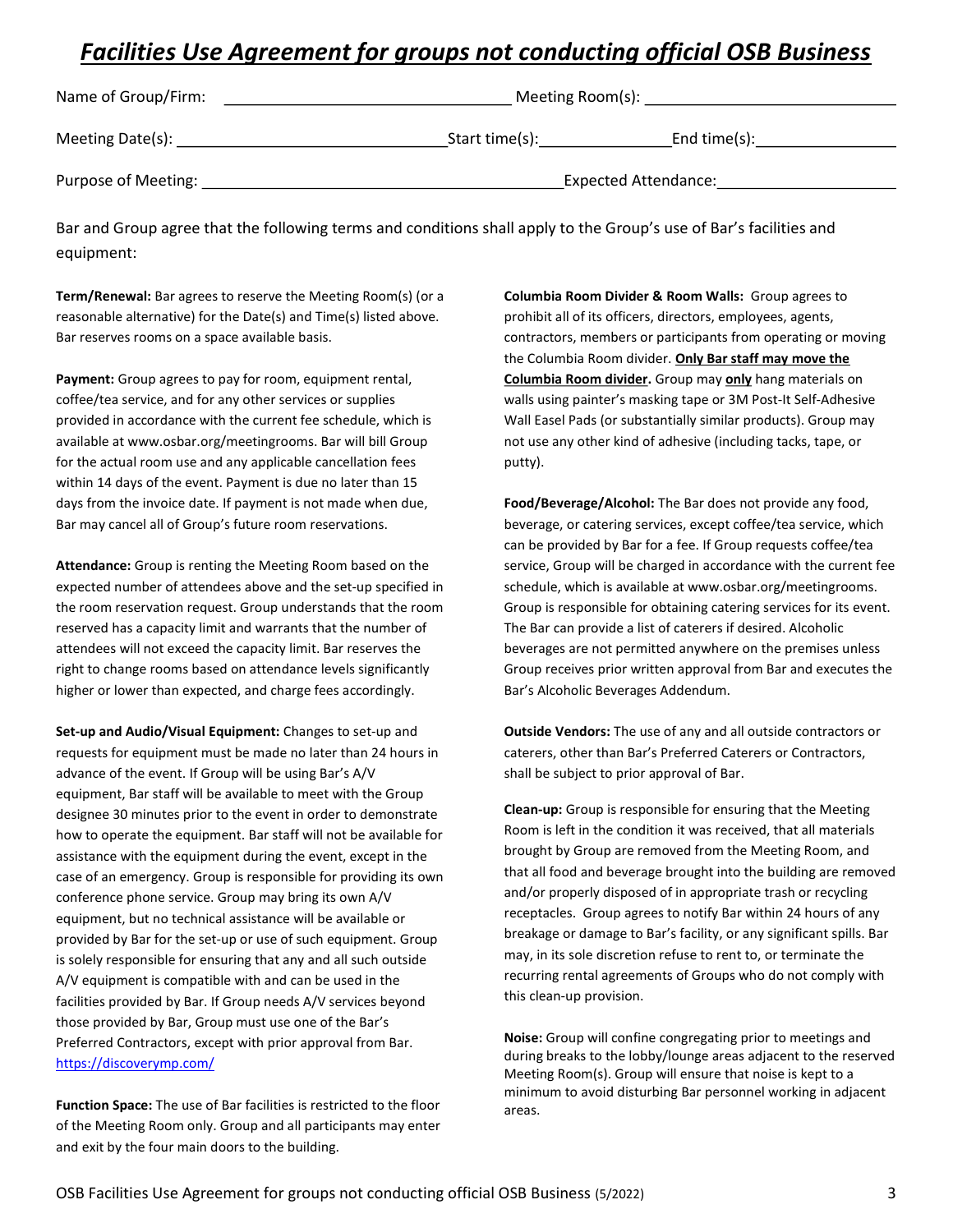Machinery and Odors: Group shall not burn or melt any materials and shall not install or operate any equipment, fixture or device, that produces an odor or a substantial noise in the facility, except with prior written approval of Bar, and the under such conditions and restrictions as Bar may specify. Group is requested to advise its attendees to minimize or eliminate the use of cologne, perfume, and other cosmetic fragrances.

Cancellation: Group must notify Bar of any cancellations as soon as possible, but in no event later than by 9:00 a.m. of the day prior to the scheduled use. Group will not be charged for room rental for the first two cancellations made with the required notice. For cancellations made without advance notice and for cancellations beyond the first two, the Bar's following standard cancellation fees will apply. When Group signs this contract the room reserved is removed from Bar's available inventory and considered rented to Group. Bar makes financial plans based on the revenue it expects to achieve from Group's full performance under this contract, and turns away other groups who want to rent Bar's facilities. It is impossible for Bar to know in advance whether, under what circumstances, or at what rates it would be able to re-rent the reserved room(s) if Group does not use it because of cancellation of the event. Often, when a group does not use the facility as agreed, the space cannot be re-rented. For these reasons and others, Group agrees that in the event of cancellation, the following charges, which represent a reasonable effort by Bar to establish its loss prospectively, shall be due as liquidated damages:

- 0-30 days prior to event: 50% of room rental rate
- More than 30 days prior to event: Notify the bar of the cancellation via email as soon as cancellation is known. Cancellation fees are due and payable immediately upon cancellation and will be included on Group's invoice.

Force Majeure: In the event a strike, act of God, terrorist attack, government regulation, natural disaster, or civil disturbance prevents Bar or Group from performing under this contract, this contract may be terminated by the affected party by giving actual notice to the other party within five days of the force majeure event.

Damage/Insurance: Group is responsible for any and all damage, breakage, loss or destruction caused to Bar's facility, A/V equipment and other property, and for any personal injury at Bar's facility caused by Group, Group's members, employees, agents, contractors, suppliers or guests, and shall reimburse Bar upon demand for any such damages. Group agrees to carry, maintain and provide proof of general liability insurance coverage with limits of no less than \$1 million per occurrence, naming Bar as an additional insured. Group agrees to furnish a certificate of insurance naming Bar as an additional insured prior to the event.

Authority to Sign: Person signing on behalf of Group warrants that signer is duly authorized to enter into this agreement on behalf of the Group. In the event that signer is not so authorized, signer agrees to be personally liable for the faithful performance of this contract.

Anti-Discrimination Policy: Group warrants that it does not discriminate on the basis of race, color, creed, national origin, sex, sexual orientation or any other invidious discrimination. Bar reserves the right to refuse to rent its facilities to groups that do not comply with its anti-discrimination policy.

Indemnification: Group agrees to indemnify, defend and hold Bar harmless, as well as its officers, board members, employees and agents, from any liability, loss, damage, cost or expense (including attorney fees and other costs and expenses of litigation through and including trial and appeals) arising from actual or threatened claims or causes of action resulting from the negligent, reckless or intentional acts or omissions of Group or its respective officers, directors, employees, agents, contractors, members or participants, provided that with respect to officers, directors, employees, and agents, such individuals are acting within the scope of their employment or agency in rendering services pursuant to this contract.

Accessibility: Bar warrants to Group that Bar's facility complies with all applicable regulations and guidelines of the Americans with Disabilities Act. Bar has made every effort to make its premises accessible by removal of barriers wherever reasonable and has provided alternative services wherever barriers cannot be reasonably removed. Group shall be responsible for compliance with the ADA in connection with activities that are controlled by Group, including but not limited to the provision of auxiliary aids for communication and any other accommodation necessary to enable participation in the Group activity by all attendees.

Policies: Group agrees to comply with all other rules, regulations and policies governing Bar facilities, and with state and local laws and regulations applicable to Group's event.

Miscellaneous: This contract is the entire agreement between the parties, superseding all prior proposals, negotiations, representations, commitments and other communications between the parties and their agents, and may only be supplemented or changed in writing, signed by an authorized representative of Group and Bar. Group may not assign any benefits arising under or associated in any way with this contract without prior written consent of Bar. In the event of litigation arising from or associated with this contract, the parties agree that the prevailing party therein shall recover all of its attorneys' fees and all litigation expenses, charges and costs incurred therein, including those incurred on appeal. Any legal action in connection with this agreement shall be brought or maintained in the Washington County Circuit for the State of Oregon, and Oregon law shall apply.

| For Bar Use Only: Alcohol Addendum Attached: $\Box$ Yes $\Box$ No |
|-------------------------------------------------------------------|
| Signature:                                                        |
| Name:                                                             |
| Date:                                                             |